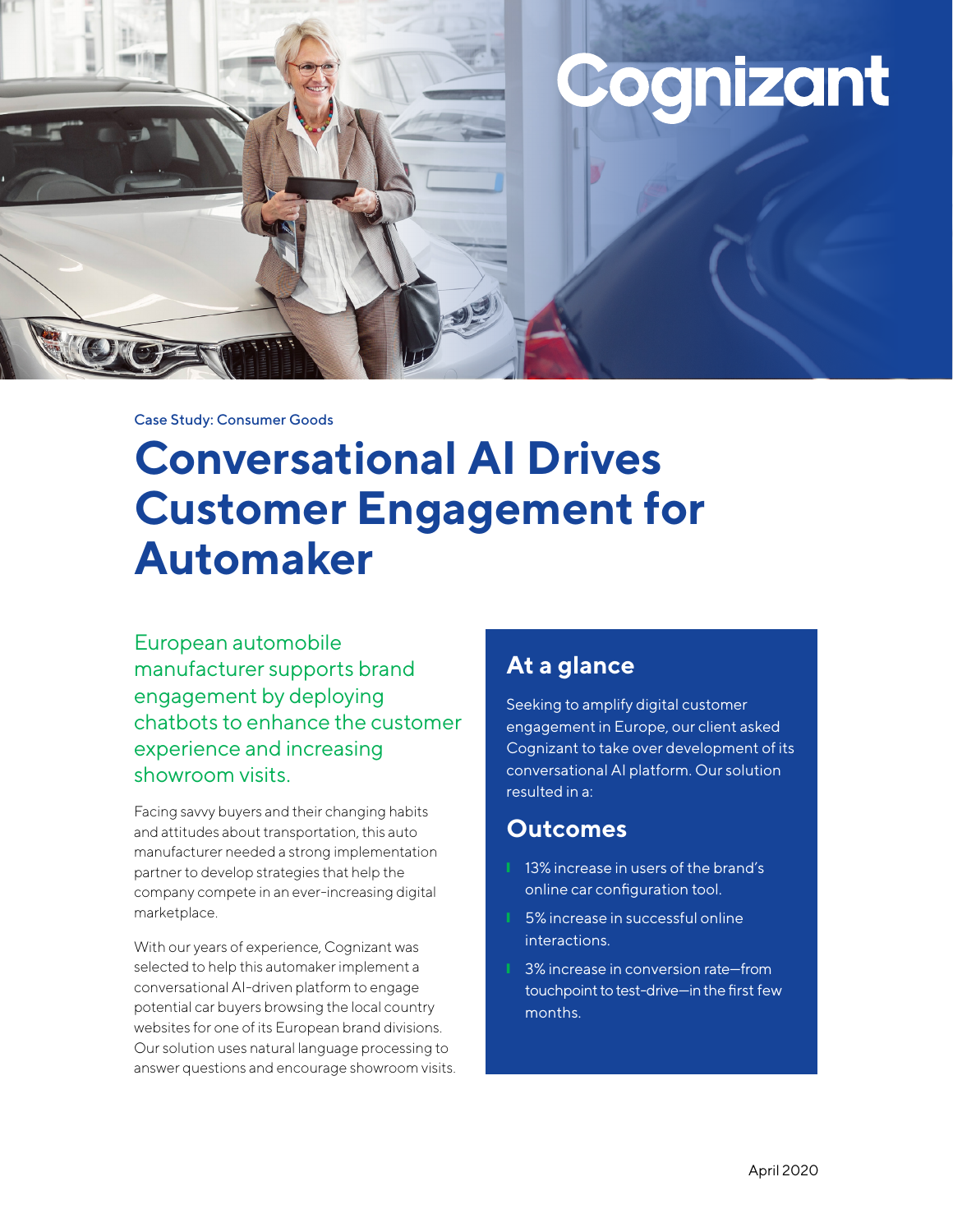### **Digital drives engagement and test-drives of new cars.**

Our client, a global automobile manufacturer based in Europe, plans a digital transformation over the next five years, to provide a seamless, personalized omnichannel experience to increase customer engagement and build brand loyalty.

Cognizant was selected to take over a stalled project embarked on by another implementation provider, to create an online chatbot that would answer frequently asked questions (FAQs) on the automaker's website. Dissatisfied with its former provider's progress, the client requested that Cognizant redesign and complete a chatbot. This plan included a pop-up on its site to answer up to 50 FAQs about different models of the company's vehicles and encourage site visitors to register for a test-drive at one of its showrooms.

The fundamental purpose of the project was to drive deeper customer engagement during model selection online, mirroring the company's long term digital strategy. The company' required an implementation partner with strong automotive industry expertise, deep knowledge of the digital customer experience and the project expertise to execute a successful rollout.

## **Determining the right road**

Our [Consumer Goods](https://www.cognizant.com/consumer-goods-technology-solutions) technology team started by looking at the automaker's 2025 digital transformation goals, and then devising a detailed rollout playbook on what it would take to create the necessary capabilities and successfully implement them in multiple countries.

We proposed a comprehensive six-dimensional roadmap, describing the client's desired omnichannel digital strategy, identifying opportunities—including quick wins—and detailing an optimal architecture and technology platform and the need for certain types of skills, along with governance and organizational change management.

Cognizant worked with the client's choice of technology platform—Teneo, from Artificial Solutions—to create a natural language understanding solution that enables site visitors to interact with an online virtual assistant that answers questions about the model they are viewing.

Our objectives included identifying potential buyers from visits to the company's sites, collecting information about them, and delivering leads to the sales team. Our solution resulted in a bestin-class chatbot that helps customers on their journey toward selecting a model and scheduling a test-drive. It helps customers research the types of vehicles that would suit their needs, moving them through the purchasing process.

After testing the chatbot solution in a single geography, we collaborated with the automaker's leadership and the local country sales teams to enhance our solution, developing new use cases to support customers throughout the car purchase process. A key finding in that process was learning how site visitors interacted with the chatbot, not only when they first engaged with it but also when and why they disengaged. We rigorously tested these new capabilities, then took the solution live.

We also developed a comprehensive AI-based chatbot to answer questions about the company's new range of electric vehicles and a third virtual assistant to improve the maintenance and customer service experience.

### **A road to the future: Solutions that scale**

Cognizant's success depended on our knowledge of conversational AI-based solutions across industries as well as our technology experience and our familiarity with the automobile industry. The client gained a swift and significant return on a modest investment—with the project completed in 12 weeks.

Since the chatbot's debut, the local division has seen a double-digit increase in visitors who engage